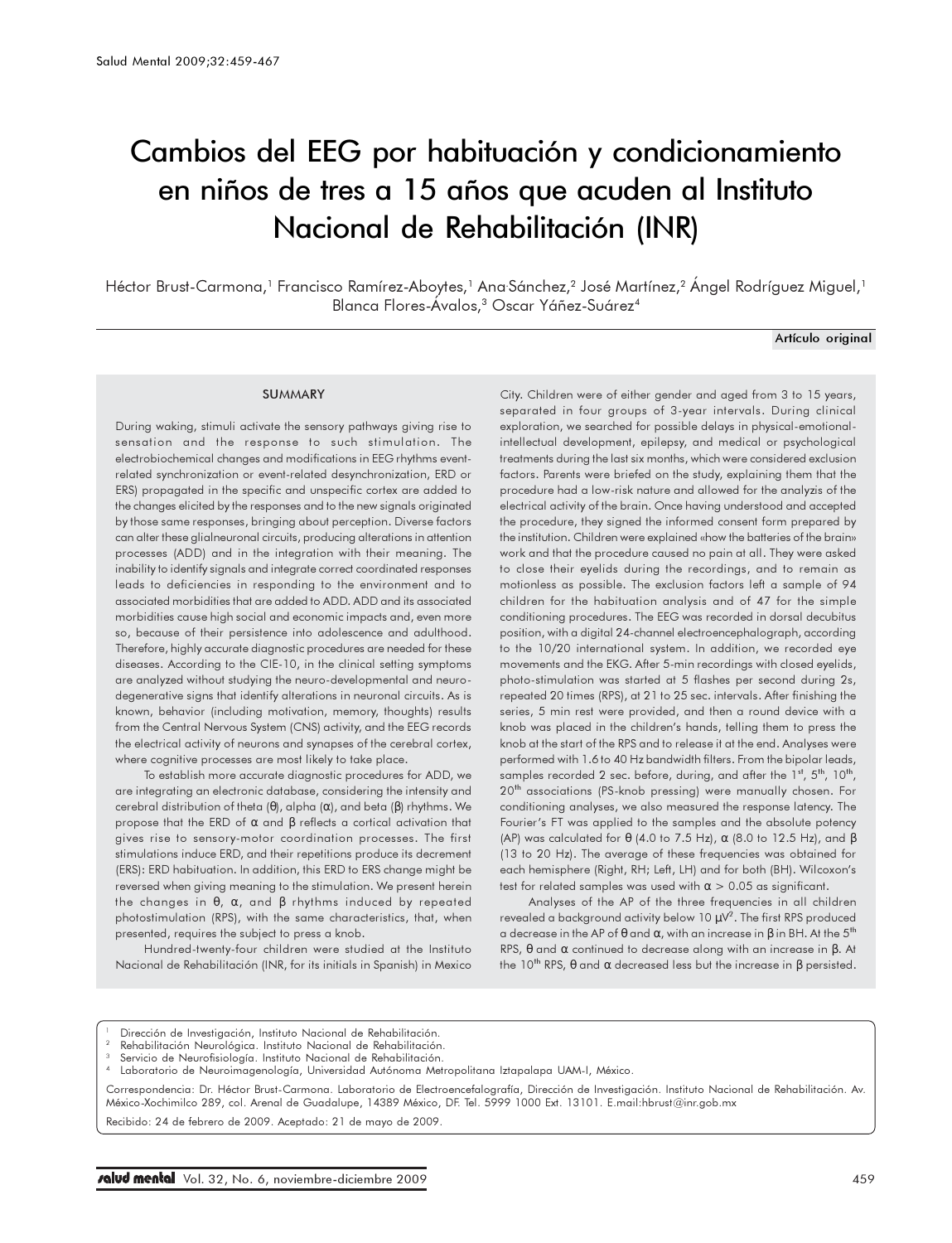At the  $15^{th}$  RPS,  $\theta$  continued to decrease but  $\alpha$  increased in the LH and decreased somewhat in the RH, whereas β continued its increase in BH. At the 20<sup>th</sup> RPS, the AP of  $\theta$  and  $\alpha$  decreased in BH, but the difference was smaller than that recorded during the previous RPS. The AP of β continued to increase in BH. The most relevant aspects are: a) in G-1 (children aged 3 to 6 years), the AP of the three frequencies is higher, predominating θ, which is twice the magnitude of that of the whole group; b) the 1st PS produced an increase in the AP of all three frequencies, which was not recorded in the other groups (children aged 6.5 to 15 years); c) in G-4 (children 12.5 to 15 years of age), the  $1^{st}$  and  $5^{th}$  PS produced a clear diminution in the AP of  $\theta$  and  $\alpha$  (ERD), which was smaller at the 10<sup>th</sup> RPS and reversed at the 15<sup>th</sup> and 20<sup>th</sup> RPS (ERS). After indicating to the children that with each RPS they would have to press a knob, the background activity increased to 12  $\mu$ V<sup>2</sup>. During the 1st association (assoc), the AP of θ and α decreased with a slight decrease in  $\beta$ ; the response latency was 930 ms. At the 5<sup>th</sup> assoc,  $θ$  decreased together with a small increase in  $α$  and  $β$ , and the response latency decreased to 750 ms. On the 10<sup>th</sup> and 15<sup>th</sup> assoc, the three frequencies increased and the latency decreased to 650 and 640 ms, respectively. On the 20<sup>th</sup> assoc, the AP increase of each rhythm was smaller, and the latency increased to 750 ms.

The EEG analysis per group revealed a higher AP for θ in the smaller children that decreased along increasing age together with a relative increase in α, which reached its maximal value in G-4. In the four groups, the RPS induced an undulating tendency towards a decrease in the EEG desynchronization that represents habituation, being more noticeable in G-4. Although the reached synchronization level did not reflect a better inhibition, as described in adults, it suggested that, in these children, the inhibitory activity on sensory control has not yet developed completely. Another important finding is that in G-1, the 1<sup>st</sup> RPS induced and increase in  $θ$  and  $α$  that was not observed in the other groups. This suggests that a facilitation of the circuits predominates in this age group. Children of G-4 depict the best habituation curve; however, because of the reduced number of children in this group, some data did not reach statistical significance, their clinical relevance is a strong indicator of the need to enlarge the sample size for more in-depth analyses. The knobpressing response improved in correlation with the chronological age, coinciding with the decrease in  $\theta$  and the increase of  $\alpha$ . Surprisingly, according to our hypothesis, conditioning at the cortical level would be reflected in an increase of the β rhythm (DRE), which we did not register. However, we did find an inverse correlation between the decrease or increase in  $\theta$  and  $\alpha$  rhythms, as well as a better motor response with interhemispheric differences, manifested more intensely in the RH, which for most of the studied population represents the «non-dominant» hemisphere. The modification of θ and α may be explained as resulting from the functional integration of the specific and unspecific central-encephalic-thalamic-cortical sensorial circuits that may be related, in turn, to alpha rhythm generation and the limbic circuits, related to the theta rhythm, which participate in the integration of memory.

Key words: EEG, theta, alpha and beta rhythms, modification by habituation and conditioning, cognitive processes.

### RESUMEN

Algunos cambios del ambiente activan las vías sensoriales generando la sensación y la respuesta a dicha estimulación. Los cambios electrobioquímicos modifican el EEG que al propagarse en la corteza cerebral se suman a los potenciales que generan las respuestas y éstas producen nuevas señales que dan lugar a la percepción. Diversos factores pueden alterar la organización de esos circuitos glioneuronales produciendo trastornos de la atención (TDA), de su integración con su significado, lo que regula el tipo e intensidad de respuestas adecuadas al contexto social. La discapacidad de estas funciones genera comorbilidades que se suman al TDA. Estas enfermedades son de alto impacto socio-económico y cultural y lo son más cuando persisten en la adolescencia y la adultez. Por esto es necesario desarrollar metodologías diagnósticas de alta precisión. Actualmente se acepta que la conducta integral resulta de la actividad del Sistema Nervioso (SN). El EEG registra la actividad eléctrica de las neuronas de la corteza cerebral donde se realizan procesos cognitivos. Para caracterizar el EEG estamos integrando, en una base de datos electrónica, la intensidad y distribución cerebral de los ritmos delta (Δ), theta (θ), alfa (α) y beta (β). Proponemos que la desincronización (DRE) refleja la activación cortical, base de los procesos de coordinación sensoriomotora. Las primeras estimulaciones producen DRE que, al repetirse, disminuyen la habituación de la DRE. Además, es posible que se invierta este cambio DRE a sincronización (SRE) al darle significado a la misma estimulación. En este trabajo se presentan los cambios de θ, α y β ante la fotoestimulación repetida y cuando el sujeto tiene que presionar un botón al inicio de dicha estimulación.

### Sujetos y método

Se atendieron 124 niños, de tres a 15 años, separados en cuatro grupos con intervalos de tres años. En el interrogatorio clínico se indagó el posible retraso del desarrollo físico-emocional-intelectual, de epilepsia o tratamientos médicos o psicológicos convirtiéndose en factores de exclusión. A los niños, delante de los padres, se les explicó cómo funciona su cerebro, que el estudio no produce dolor, que estarán acostados con los párpados cerrados (OC), permaneciendo lo más inmóviles posible, los padres al comprenderlo y aceptar firmaron la autorización. Los factores de exclusión dejaron 94 niños para análisis de habituación y 47 para condicionamiento. El EEG se registró utilizando los montajes bipolares A-P parasagitales del sistema internacional 10/20, además se registraron los movimientos oculares y el EKG. El sujeto con OC se fotoestimulaba 20 veces (FR a 5/s × 2s). Después de 5 min de terminada la serie se les ponía en la mano dominante un aditamento con un botón, indicándoles que lo apretaran al inicio de cada FR y lo liberaran al terminarse (asociaciones). El análisis se efectuó con filtro de 1.6 y 40 Hz. Seleccionando manualmente, de la 1<sup>era</sup>, 5<sup>ª</sup>, 10<sup>ª</sup> 15<sup>ª</sup> y 20<sup>ª</sup> FR muestras de registros bipolares de 2 s antes, durante y después. Para el condicionamiento se agregó la medición de la latencia de la respuesta. Se aplicó la TRF y se calculó la Potencia Absoluta (PA) de θ (4.0-7.5 Hz), α (8.0-12.5 Hz) y β (13-20 Hz), se obtuvo el promedio en cada hemisferio (HI, HD) y de ambos (AH). Se utilizó la prueba de Wilcoxon con α>0.05.

#### Resultados

El promedio de la PA de la actividad de fondo, de todos los niños, está por debajo de 10 μV<sup>2</sup>. La 1<sup>era</sup> FR disminuye la PA de θ y de α con incremento de β en AH. En la 5ª FR disminuye θ y α con incremento de β. En la 10ª disminuye menos θ y α, persistiendo el incremento de β. En la 15ª continúa la disminución de θ, pero aumenta α en el HI y disminuye en el HD. En AH se incrementa β. En la 20ª se vuelve a disminuir θ y α en AH; sin embargo, el rango de la diferencia es menor que el registrado en anteriores FR. La PA de β sigue aumentando en AH. El análisis por grupo muestra que en el G-1, la PA de los tres ritmos es mayor, con predominio de θ, siendo del doble del grupo total. En la 1<sup>era</sup> FR incrementa la PA de los 3 ritmos, lo cual no se registró en los otros grupos. En el G-4, la 1<sup>era</sup> y 5ª FR disminuyen la PA de θ y de α (DRE), siendo menor la disminución en la 10ª y se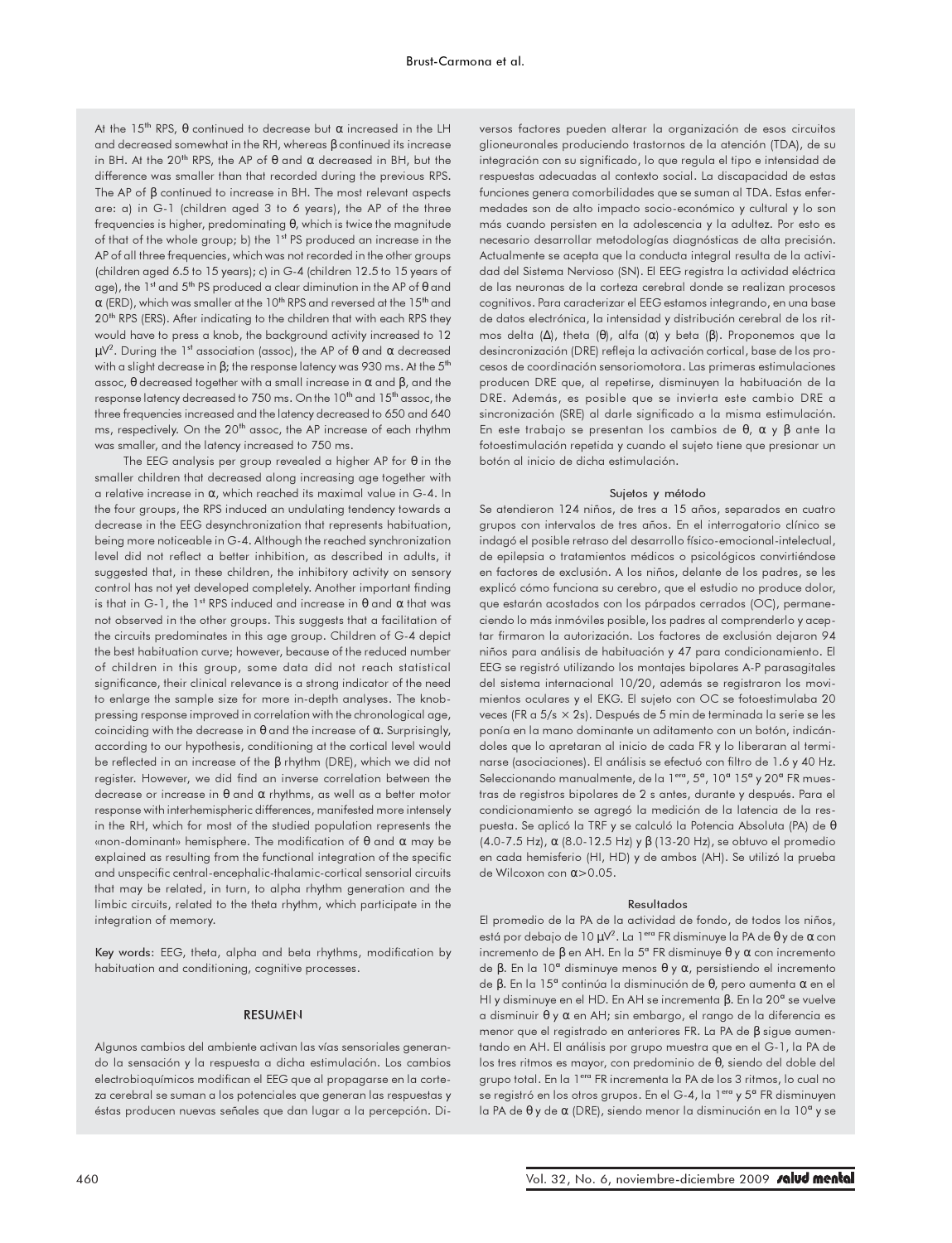invierte en la 15ª y 20ª (SER). Consecutivamente a la explicación de que con la FR deben presionar el botón, se incrementa el promedio de la PA a 12 μV<sup>2</sup> en promedio de la muestra. En la 1<sup>era</sup> Aso disminuye la PA de θ y de α incluyendo una discreta disminución de β, la latencia es de 930 ms. En la 5ª Aso disminuye θ con pequeño incremento de α y β y la latencia es de 750 ms. En la 10ª y 15ª continúa el incremento de los tres ritmos y la latencia disminuye a 650 y 640 ms, respectivamente. Mientras que en la 20ª el incremento de la PA de cada ritmo es menor y la latencia se incrementa a 750 ms.

#### Interpretación

El análisis del EEG por grupo revela mayor PA de θ en el G1, lo cual disminuye con la edad y con relativo aumento de α, alcanzando su máximo en el G4. En todos los niños se registra una disminución ondulante de la DRE que representa la habituación, siendo más notable en G4, aunque no se alcanza una SRE homogénea que indique mejor inhibición, como se describe en adultos, lo que sugiere que en los niños no se ha desarrollado completamente esa actividad de control sensorial. Otro dato importante es que en el G1, la 1era FR incrementa θ y α que no se observa en los otros grupos, lo que sugiere que en este grupo aún predomina la facilitación de los circuitos. El G4 presenta mejor curva de habituación, aunque por los pocos niños y el número de FR analizadas, algunos datos no alcanzan significado estadístico pero sí de importancia clínica, lo cual obliga a incrementar la muestra y analizar cada una de las FR. La respuesta de presionar el botón mejora en correlación con la edad, que coincide con la disminución de θ e incremento de α. Lo sorprendente es que, de acuerdo a la hipótesis, el condicionamiento se reflejaría en un incremento de β (DRE), lo cual no registramos pero sí observamos una correlación entre la disminución o aumento de θ con lo inverso de α y una mejor respuesta motora con diferencias interhemisféricas que se manifiestan con mayor intensidad en el HD, el cual, en la mayoría de los niños, representa el H subrogado. Las modificaciones descritas de θ y de α se explican como resultado de la integración funcional de circuitos sensoriales centroencefálicostálamo-corteza específicos e inespecíficos relacionados con la generación del ritmo α, mientras que el ritmo θ se relaciona con los circuitos límbicos, que participan en la integración de la memoria.

Palabras clave: EEG, ritmos theta, alfa y beta, modificaciones por habituación y condicionamiento, maduración EEG y motora, procesos cognitivos.

# INTRODUCCIÓN

En vigilia, los cambios del medio externo activan los procesos sensoriales por intermedio de los receptores y conexiones específicas generando, por un lado, la sensación en cada una de las vías correspondientes (visual, auditiva, olfatoria, gustativa, somática) y, por otra, la respuesta somática y vegetativa (atención inespecífica o reflejo de orientación). Los cambios electrobioquímicos generados por esos estímulos y las modificaciones de los ritmos EEG (desincronización o sincronización relacionada a un evento DRE/SER),<sup>1,2</sup> al propagarse en las áreas corticales específicas (corteza visual) e inespecíficas (corteza parietal, frontal), se suman algebraicamente a los cambios de potenciales que generan las respuestas corporales tanto vegetativas como somáticas (conducta externa e interna del sujeto). Con esto y las nuevas señales que provocan las mismas respuestas (servo-información de los cambios corporales, e internos por la «recompensa» comida,<sup>3,4</sup> por ejemplo, con sus factores emocionales, de agrado) se integran la percepción («darse cuenta de»), se incrementa la vigilia, la motivación y se establecen los modelos neurofuncionales de expectativa.<sup>5</sup> Estos cambios morfofuncionales de los circuitos neurogliales se empiezan a producir en el cerebro de los bebés con el simple hecho de ver, de oír, etcétera, a las personas que los rodean.<sup>6,7</sup> Este cúmulo de señales produce cambios en los circuitos neurogliales participantes y se guarda como la «clave neurosináptica» que representa la información de la señal recibida, del tipo de respuesta emitida y las consecuencias de la misma para la conservación de la homeostasis del organismo (memoria a corto y largo plazo en sus diferentes tipos, sensorial, motor y recompensa de la misma).

Diversos factores pueden alterar la integración morfofuncional de dichos circuitos glioneuronales produciendo alteraciones de la capacidad de detectar, codificar y decodificar los cambios del ambiente (trastornos de atención, TDA), de integrar las «claves correspondientes» con su simbolismo (integración de la información, electromorfograma sensorio-motor).8 Así mismo, pueden producirse alteraciones en la regulación del tipo e intensidad de las respuestas somáticas y vegetativas, lo cual puede llevar al sujeto a presentar respuestas inadecuadas, primero en el contexto familiar y luego en el social: hiperactividad, impulsividad, desafío de reglas.<sup>9</sup> La discapacidad de identificar señales e integrar respuestas coordinadas adaptativas correctas genera comorbilidades que se suman a la enfermedad inicial de TDA.

El TDA y sus comorbilidades se han convertido en enfermedades de alto impacto socioeconómico y cultural, aún más al demostrarse que persisten en la adolescencia y en la vida adulta, las cuales se agravan en las mujeres.<sup>10-14</sup> El TDA en la mujer adulta tiene un mayor impacto en la sociedad mexicana, debido a que la participación de la mujer es fundamental para su correcto funcionamiento.<sup>15</sup>

Es indispensable elaborar y establecer procesos diagnósticos objetivos de alta precisión, que aseguren la detección temprana de estas alteraciones en bebés, en niños y su ratificación en adolescentes y adultos. Para lograrlo se utilizan, por un lado, procedimientos clínicos que, de acuerdo a las indicaciones del CIE 10, analizan los síntomas pero aún no se desarrollan procesos de exploraciones físicas que establezcan «signos» diagnósticos del neurodesarrollo o de neurodegeneración, que identifiquen alteraciones morfofuncionales de los circuitos glioneuronales en los primeros años de la vida o en los adultos.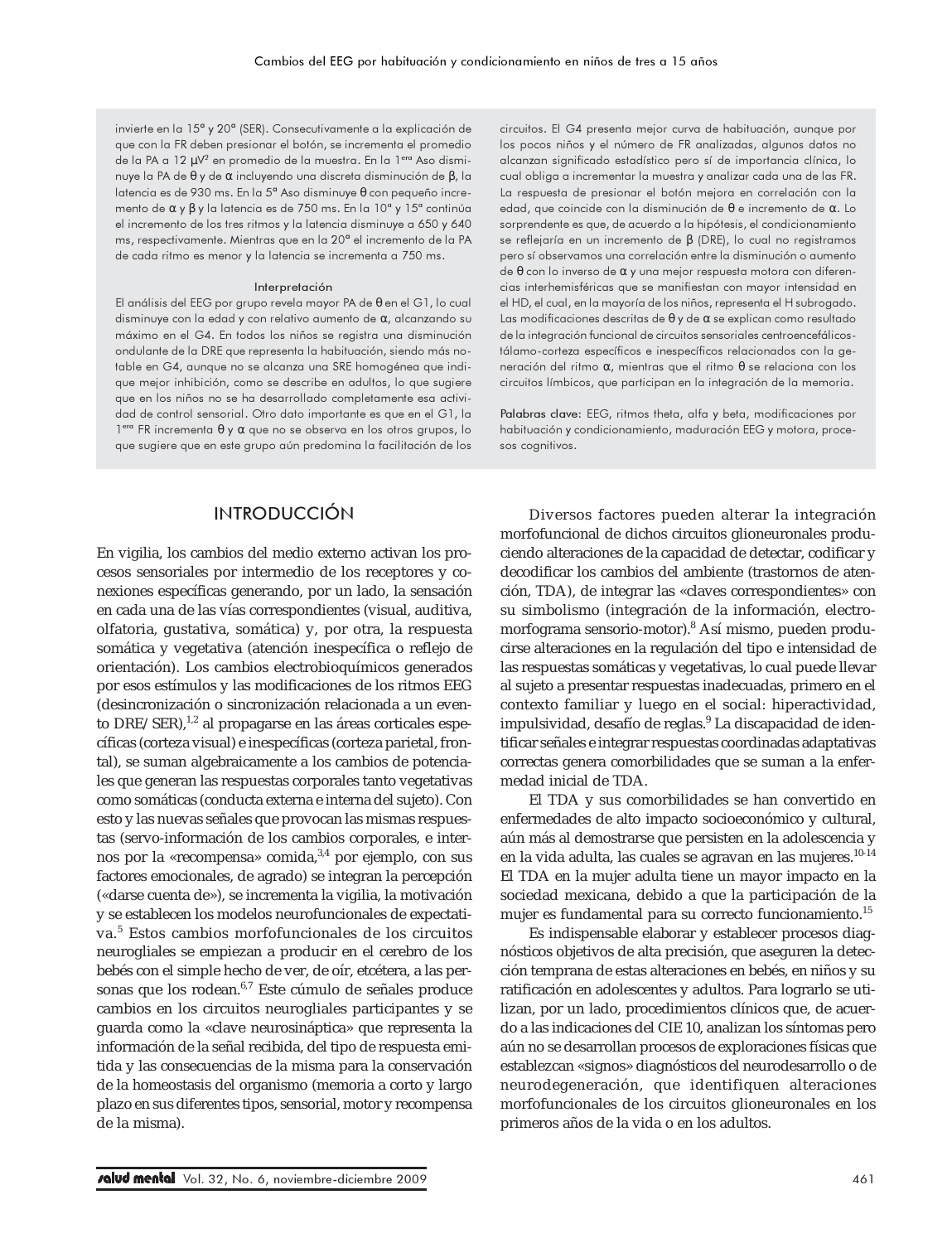Actualmente se acepta que todas las manifestaciones conductuales externas e internas (incluyendo: memoria, pensamientos, percepciones, etcétera) resultan de la actividad neuro-eléctrica-bioquímica del Sistema Nervioso (SN), siendo el EEG el registro de la actividad eléctrica de las neuronas y terminales sinápticas en la corteza cerebral, se le propone como un procedimiento para establecer los estándares de comparación que apoyen diagnósticos más precisos y en tiempos apropiados del neurodesarrollo en niños y de la posible neurodegeneración incipiente en adultos, cuando todavía no se manifieste la enfermedad neurológica o psiquiátrica, y que represente tan sólo una incapacidad manejable por neuro-rehabilitación, misión fundamental del INR.

Con estos objetivos estamos desarrollando una serie de trabajos de investigación clínica que se han iniciado con la integración de una base de datos electrónica de los niños que acuden al INR, analizando el EEG en condiciones de reposo con los parpados cerrados (OC) y abiertos (OA). Con ello pretendemos establecer patrones de comparación de las cuatro frecuencias de banda ancha delta (δ), theta (θ), alfa (α) y beta (β) de niños de tres a 15 años separados en cuatro grupos,\* así como sus modificaciones en niños clasificados con TDA o sin TDA.\*\*

Actualmente se acepta la hipótesis de que la desincronización de α y de β relacionada a un evento (DRE) es reflejo de activación cortical con incremento de excitabilidad neuronal en las áreas corticales relacionadas con los procesos de coordinación sensoria-motora;16,17 por lo tanto proponemos que las primeras estimulaciones incrementan la DRE que, al repetirse, irán produciendo sincronización (SER), lo cual se ha descrito como habituación de la desincronización del EEG.18 Además, es posible que se invierta este cambio DRE-SRE al darle significado a la misma estimulación, es decir, al indicarle al sujeto que presione un botón al inicio de dicha estimulación y lo realice varias veces (condicionamiento). En este trabajo presentamos los cambios de los ritmos θ, α y β ante la fotoestimulación repetida (FR) 20 veces con las mismas características, análisis del proceso de habituación, y además en la condición en la cual el sujeto tiene que presionar con su mano dominante un botón al inicio de dicha estimulación, constituyendo un siguiente tipo de aprendizaje.

# SUJETOS Y MÉTODO

Se atendieron 124 niños que acudieron al INR por indicaciones del personal escolar o por invitación abierta a todos los niños efectuada por profesionales del INR en escuelas públicas del suroeste del Distrito Federal, México, sin distinción de género, que estuvieran dentro del rango de tres a 15 años, y que fueron separados en cuatro grupos: 1. de tres a seis; 2. de seis y medio a nueve; 3. de nueve y medio a 12 y 4. de 12.5 a 15 años. El estudio se inició con una historia clínica, indagando la posible presencia de retraso del desarrollo físico-emocional-intelectual, de epilepsia de cualquier tipo o que en los seis meses anteriores hubieran recibido tratamiento médico o psicológico y, por último, que no pudieran controlar su conducta durante el registro del EEG (como se explica más adelante), convirtiéndose en los factores de exclusión. A los padres de familia se les explicó en qué consiste el estudio, haciendo énfasis en que es un procedimiento no invasivo (de bajo riesgo), que no produce molestias o dolor y permite analizar la actividad eléctrica del cerebro de sus niños, que continuaran alimentándolos como de costumbre y no los desvelaran. Al comprender y aceptar, firmaron el formato de autorización que utiliza el INR. A los niños se les explicó de modo sencillo y con símiles cómo funcionan «las baterías de su cerebro», asimismo se les daba un electrodo para que lo palparan y se lo colocaran en la frente, se les pedía que se mantuvieran lo más inmóviles posible con los parpados cerrados (OC), sin parpadear ni mover los globos oculares o contraer los músculos faciales, si no lo lograban no se realizaba el registro en esa ocasión. En algunos niños del G1 fueron necesarias hasta tres sesiones para obtener un buen registro y en los otros grupos de una a dos citas. No obstante, varios niños no lograron dejar de parpadear o mover los ojos, contraer los músculos masticadores, orbiculares y frontales, lo que los eliminaba de la muestra; esto se exageró en algunos niños en la condición de asociación fotoestimulación-presión del botón. Dichos factores de exclusión dejaron una muestra de 94 niños para análisis de la habituación y 47 para el condicionamiento simple.

*Patrón de registro.* En todos los niños se realizó el EEG en decúbito dorsal, con poca iluminación ambiental y relativa disminución de estímulos sonoros, con un electroencefalógrafo digital Viasys Nicolet One, de 24 canales distribuidos de acuerdo con el sistema internacional 10/20 con los montajes bipolares antero-posterior para-sagital. Además se registraron los movimientos oculares y el EKG. Después de 5 min de registro con párpados cerrados (OC) se procedía con la FR a 5 destellos/s durante 2s repetida 20 veces con un intervalo variable de 21 a 25s. Al terminar la serie se dejaban pasar de 2 a 5 min, se continuaba con el registro del EEG y enseguida se les ponía en la mano dominante un aditamento redondo con un botón en su extremo, indicándoles que debían apretarlo inmediatamente al iniciarse la FR y liberarlo al término de la misma.

El análisis con ancho de bandas entre 1.6 y 40 Hz comprobó que no se registraron electrogramas anormales. Del registro se seleccionaron manualmente de las derivaciones

<sup>\*</sup> Flores Avalos B, Sánchez Quezada A, Martínez Cortez J, Zambrano E, Brust-Carmona H. Características del EEG cuantitativo y su evolución en niños de 3 a 15 años que acuden al INR.

Brust-Carmona H, Zambrano E, Martínez Cortez J, Sánchez Quezada A, Flores Avalos B. Caracterización de los ritmos del EEG de niños con o sin trastornos de atención.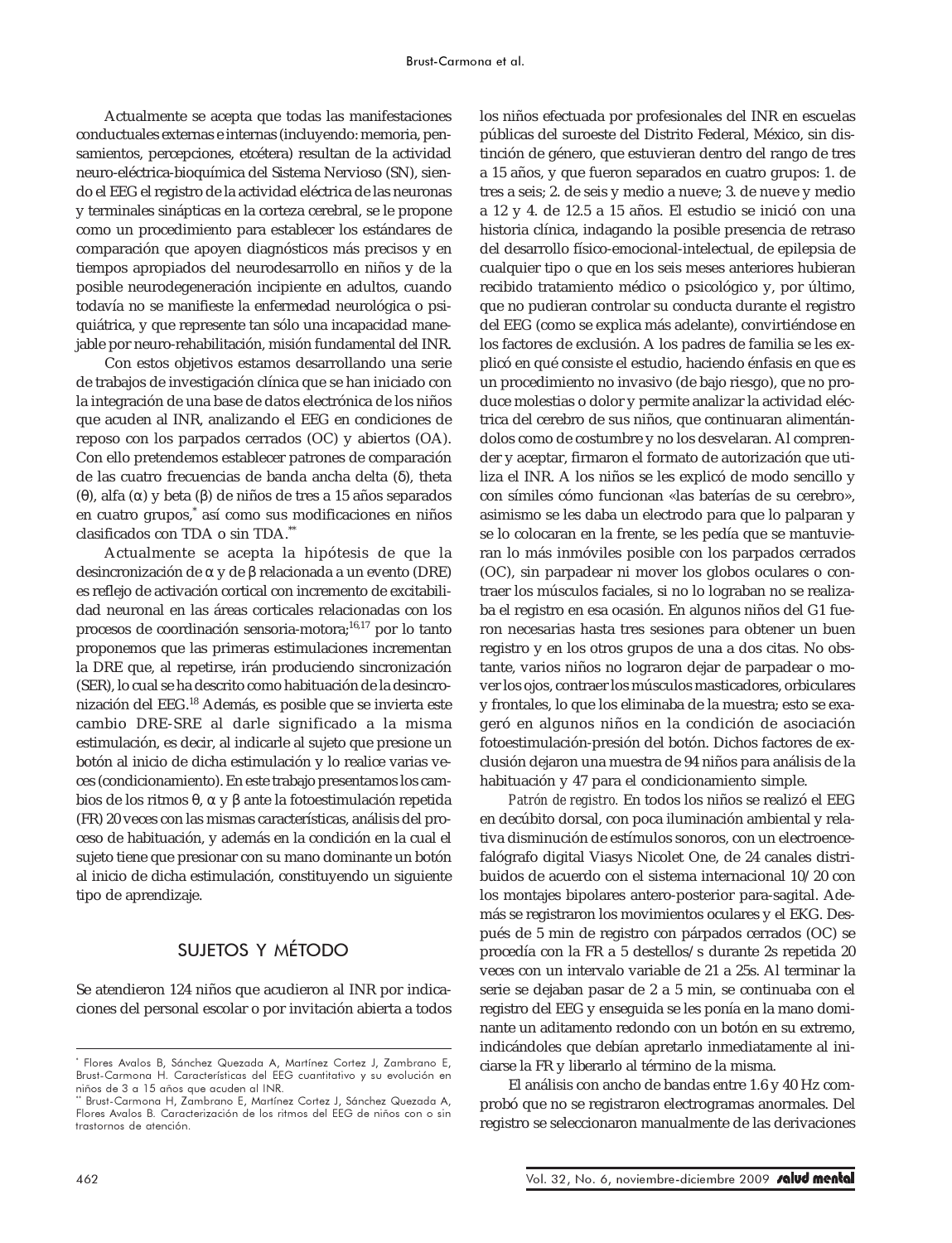

Figura 1. Muestra la PA de los ritmos θ, α que disminuyen con discreta asimetría entre los hemisferios y β se incrementa durante la 1ª FR (E1). Con recuperación casi completa a los niveles previos después de la estimulación.

bipolares (HI: Fp1-F3, F3-C3, C3-P3, P3-O1 y HD: Fp2-F4, F4-C4, C4-P4, P4-O2) muestras de 2s antes durante y después de la 1era, 5ª, 10ª, 15ª y 20ª FR y para la asociación FRpresión del botón se agregó la medición de la latencia de la respuesta. A las muestras se aplicó la TR de Fourier y se calculó la Potencia Absoluta (PA) de las frecuencias θ (4.0 a 7.5 Hz), α (8.0 a 12.5 Hz) y β (13 a 20 Hz), se calculó el promedio en cada H y de ambos hemisferios (AH). Para la elaboración de las gráficas se utilizó el programa Excell y para los cálculos estadísticos se usó SPSS aplicando la prueba de Wilcoxon para muestras relacionadas con α >0.05.

# RESULTADOS

En todos los niños, el EEG con los parpados cerrados presentó las ondas representativas de la actividad δ, θ, α y β en todas las regiones de AH. En general, la PA de los ritmos lentos (δ y θ) es mayor en las regiones cerebrales anteriores y en algunos sujetos también presentan mayor PA de ondas de ritmo β, mientras que la PA del ritmo α es mayor en las regiones mediales y posteriores. Al analizar el promedio de la PA de dichas frecuencias, se observó que están por debajo de 10 μV<sup>2</sup>. La 1ª FR produce disminución de la PA de θ y de α con incremento de β, tanto en cada hemisferio como en el promedio de AH, como se ilustra en la figura 1.

En la 5ª FR se sigue presentando la disminución de la PA de ambos ritmos θ y α con incremento de β. En la 10ª FR es menor la disminución de la PA de θ y α y persiste el incremento de la PA de β. En la 15ª FR se vuelve a disminuir la PA de θ, pero aumenta la de α en el HI y disminuye un poco en el HD. En AH se incrementa la PA de β. En la 20ª FR se vuelve a disminuir la PA de ambas θ y α en AH, sin embargo, la diferencia es menor de lo registrado durante las otras estimulaciones. La PA del ritmo β sigue aumentando en AH. Después de la estimulación, las PA de las frecuencias analizadas regresan casi a su nivel previo. Los datos estadísticos indican que el incremento de β siempre alcanzó valores significativos mientras que la disminución de α sólo fue significativa en la 1ª FR y, en la 10ª, la disminución de θ alcanzó significancia estadística.

En el análisis de la FR en cada grupo de niños, lo primero que llama la atención es la mayor PA de las tres frecuencias en los niños del G1, con predominio de theta que alcanza valores del doble de magnitud que el grupo total. Lo segundo es que la 1ª FR produce incremento de la PA de las tres frecuencias analizadas (figura 3). Los datos estadísticos del G1 indican que la PA del ritmo β alcanza niveles de significancia en todas las FR, excepto en la 5ª en el HD y en las 10ª y 15ª en el HI. El incremento de la PA de α no alcanza valores significativos y θ lo alcanza en la 5ª estimulación en el HD.



Figura 2. PA de las frecuencias de banda ancha en promedio en AH, antes (A) y durante (E) cada una de las FR analizadas. Se marca la disminución de ritmo α en la 1ª y 5ª estimulación (DRE) prácticamente sin cambio en la 10ª y 15ª y, nuevamente, disminución en la 20ª (SER). En todas las FR se registra un discreto incremento de ritmo β que alcanza nivel de significancia estadística.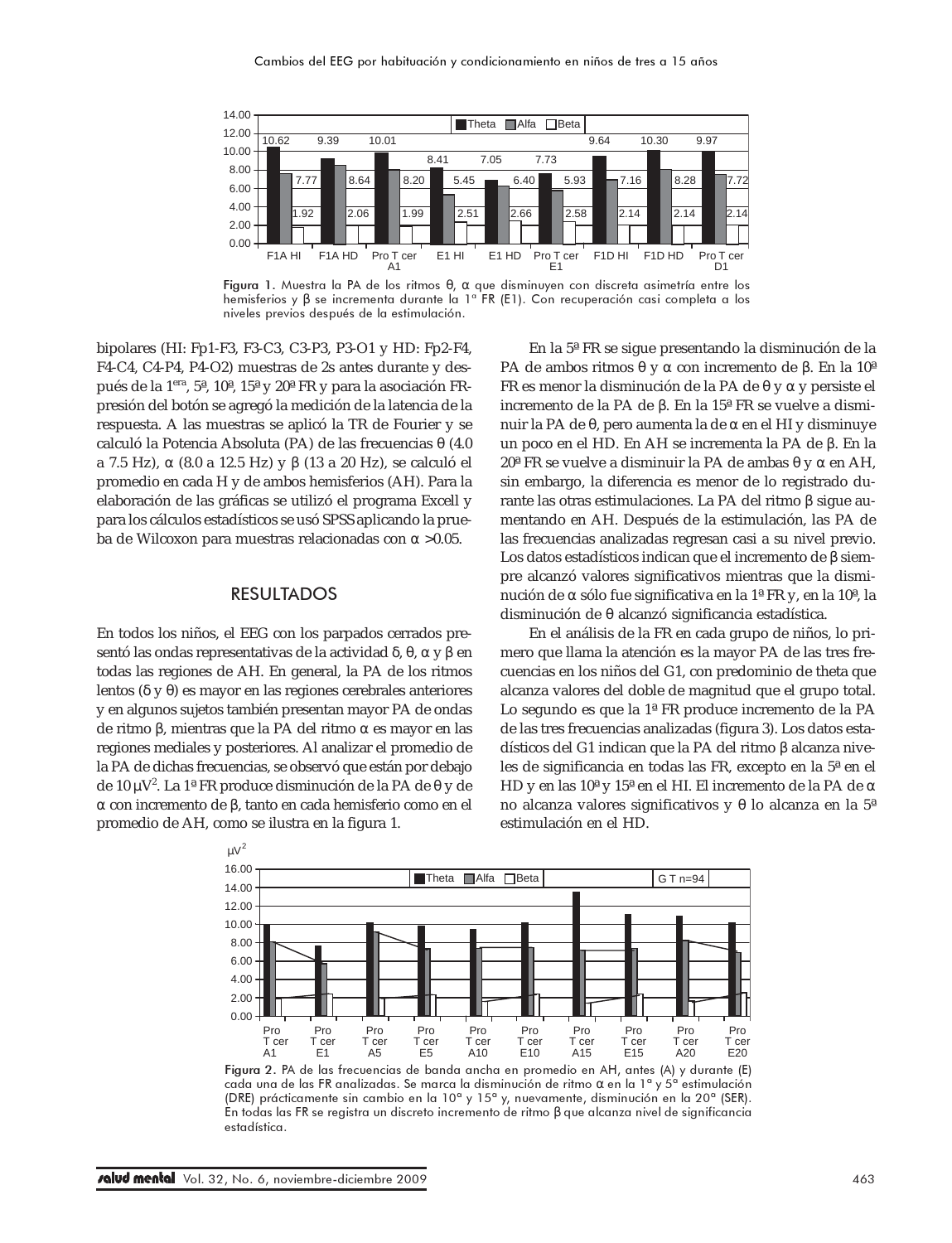

Figura 3. Mayor PA del ritmo theta que la que se presentó en el promedio de todos los niños (comparar gráfica y figura 1), la primera FR produce incremento de las tres frecuencias, en la 5ª sólo persiste el discreto incremento de beta, en la 10ª disminuyen theta y alfa, persistiendo el incremento de beta, en la 15ª sólo se incrementa theta y en la vigésima se incrementan alfa y beta.

En el G2 se registra una acentuada disminución de la PA de θ con permanencia de la PA de las otras frecuencias. Los datos estadísticos del G2 indican que el incremento de la PA de β sigue alcanzando significancia en AH, excepto en la 5ª FR. La disminución de α es significativa en el HI ante la 1ª FR y en el HD en la 5ª, en la cual también disminuye la PA de θ.

En el G3 sigue disminuyendo la PA de θ con relativa permanencia de la PA de los otros ritmos del EEG. En este grupo ante la 1era FR la disminución de la PA de θ y de α con incremento de β es más notable, así como en la 5ª. Sin embargo, en la 15ª y 20ª se registra un incremento de las tres frecuencias, mientras que en la 20ª únicamente se mantiene el incremento de β, que siempre alcanza valores significativos.

En el G4 se registra una mayor disminución de la PA de θ con incremento de α, de tal manera que en la figura 5 se observan las columnas del histograma al revés de lo que se mostró en las otras figuras. La FR produce una clara disminución de la PA de θ y de α en la 1ª y 5ª (DRE), mucho menor en la 10ª e inversión en la 15ª y 20ª (SRE), aunque en esta última se observa una disminución acentuada de la PA de las tres frecuencias.

Los registros en la situación de condicionamiento simple se inician después de la explicación de lo que debe efectuar el niño y de probar que aprieta el botón, registrándose la señal correspondiente en el EEG. El análisis del promedio del grupo total de niños muestra un incremento de la PA (arriba de 12  $\mu$ V<sup>2</sup>) comparada con la registrada al empezar la etapa de FR (menos de 10  $\mu$ V<sup>2</sup>). En la 1ª asociación (Aso)



Figura 4. Observe la disminución de la PA de θ con relativa permanencia de la PA de α y de β. En este grupo la 1ª FR produce disminución de θ y de α con incremento de β, en las siguientes FR se incrementa α y β.



Figura 5. Observe la mayor PA de α que de θ y la disminución de ambas ante la 1ª, 5ª y 10ª FR con inversión de la respuesta en la 15ª y 20ª (habituación del DRE).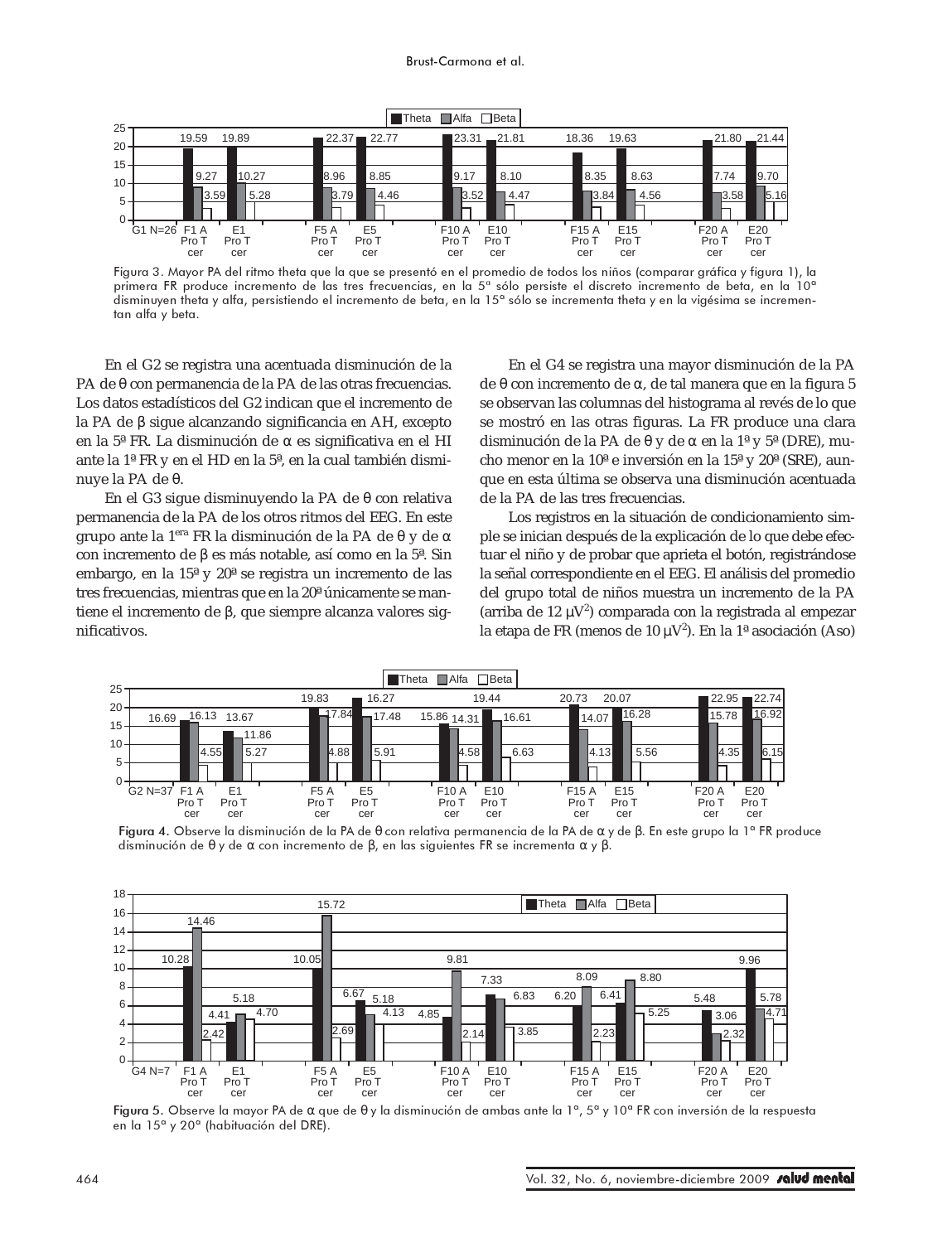

Figura 6. Se ilustran los cambios de la PA de las diferentes frecuencias en relación con las Aso. Observe que únicamente en la 1ª Aso fotoestimulación presión del botón se registra desincronización y, en las siguientes, sincronización, con una disminución progresiva de la latencia de respuesta, excepto en la 20ª donde el incremento de PA es menor y la latencia es mayor.

se registra una disminución de la PA de θ y de α incluyendo una discreta disminución del ritmo β, la latencia de respuesta es de 930 ms (con fines de ilustración en las gráficas dicho valor se dividió entre 100). En la siguiente Aso analizada (5ª) se registra discreta disminución de θ con pequeño incremento de α y de β y la latencia disminuye a 750 ms. En la 10ª y 15ª Aso continúa el incremento de la PA de las tres frecuencias y la latencia disminuye a 650 y 640, respectivamente. Mientras que en la 20ª Aso el incremento de la PA de cada ritmo es menor y la latencia se incrementa a 750 ms.

En el análisis por grupo, encontramos que en el G1 todo el tiempo se registra una mayor PA de ritmo θ. Ante la 1ª Aso se disminuye la PA de θ y de α, en forma sorpresiva no se incrementa β, y la latencia es de 1020 ms. En la 5ª Aso sigue disminuyendo α pero θ aumenta y en la 10ª estos ritmos aumentan, la latencia disminuye a 940 ms. En la 10ª aumentan θ y α y la latencia es de 680 ms. En la 15ª Aso aumentan θ y α y la latencia se incrementa a 810 ms y, por último, en la 20ª vuelve a disminuir α, sin embargo, la latencia aumenta a 970 ms. La actividad β aumenta en la 5ª Aso y en todas las demás disminuye. La disminución de θ en la 1ª Aso alcanza una p=0.008 en el HI y la disminución de α alcanza p=0.047 en el HI y de 0.028 HD en la 20ª Aso.

En el G2 disminuye la PA de las tres frecuencias comparada con las del G1. En la 1ª Aso se disminuyen las tres frecuencias, la disminución de α en el HI alcanza una p=0.030 y en el HD de 0.067, la disminución de θ es significativa en el HD (p=0.052) y la latencia es de 960 ms. En la 5ª se disminuye θ y α aumentando β, la latencia es de 930 ms. En la 10ª se incrementa θ y disminuye α sin cambio importante en β, la latencia es de 630 ms. En la 15ª se aumentan θ, α y β, pero sólo el incremento de β alcanza una p=0.002, disminuyendo la latencia a 570 ms y, por último, en la 20ª aumentan θ y α, el cambio de β da una p=0.05, pero la latencia aumenta a 700 ms.

En el G3, en los intervalos entre estimulaciones se registra la menor PA de las tres frecuencias, siendo más impor-

tante la de θ, debido a lo que parece un incremento relativo de α. En la 1ª Aso se disminuyen casi al 50% los ritmos θ y α y muy poco β, la latencia es de 840 ms. En la 5ª, se incrementa θ y α, disminuyendo β, la latencia es de 560 ms. En la 10ª y 15ª disminuyen θ y α con incremento de β y la latencia aumenta a 580 ms y 630 ms, respectivamente. En la 20ª, se incrementa θ y no cambian α ni β, sin embargo, la latencia es de 750 ms. En este grupo sólo la disminución del ritmo θ en la 1ª Aso alcanza una p=0.008 en el HD y en la 20ª sólo el incremento de β alcanza una p=0.014.

En el G4, la disminución de θ es tan importante que parece que se incrementa la PA de α. En la 1ª y 5ª Aso, se disminuye la PA de θ y α, con discreto incremento de β en la 5ª Aso, después se aumenta considerablemente la PA de α y siempre se registra disminución de β ante la FR que le indica al niño que debe presionar el botón, la latencia inicial 510 ms, disminuye a 350 ms, se mantiene en 350 ms y en la 15ª aumenta a 360 ms, en la 20ª la latencia es de 460 ms. En este grupo, en la 1era Aso, la disminución de α alcanza una p=0.043 en el HD; en la 10ª solamente el incremento de β en el HD alcanza valor significativo de p = 0.043. En la 15ª, el incremento de β en AH presenta una p = 0.043 (figura 7).

Es importante mencionar que la latencia de presionar el botón disminuye en relación con la edad cronológica y tiende a disminuir aún más al repetir las asociaciones.

# DISCUSIÓN

El promedio del grupo total de niños en la situación de FR muestra en promedio una PA de las frecuencias no mayor de 10 µV<sup>2</sup> en todas las derivaciones, mientras que, en la situación de condicionamiento, la PA se aumenta a más de  $12 \mu V^2$ , indicando un incremento de la actividad espontánea cerebral relacionable con la situación de expectativa.

El análisis del EEG por grupo de edad encuentra mayor potencia del ritmo θ en los niños menores que dismi-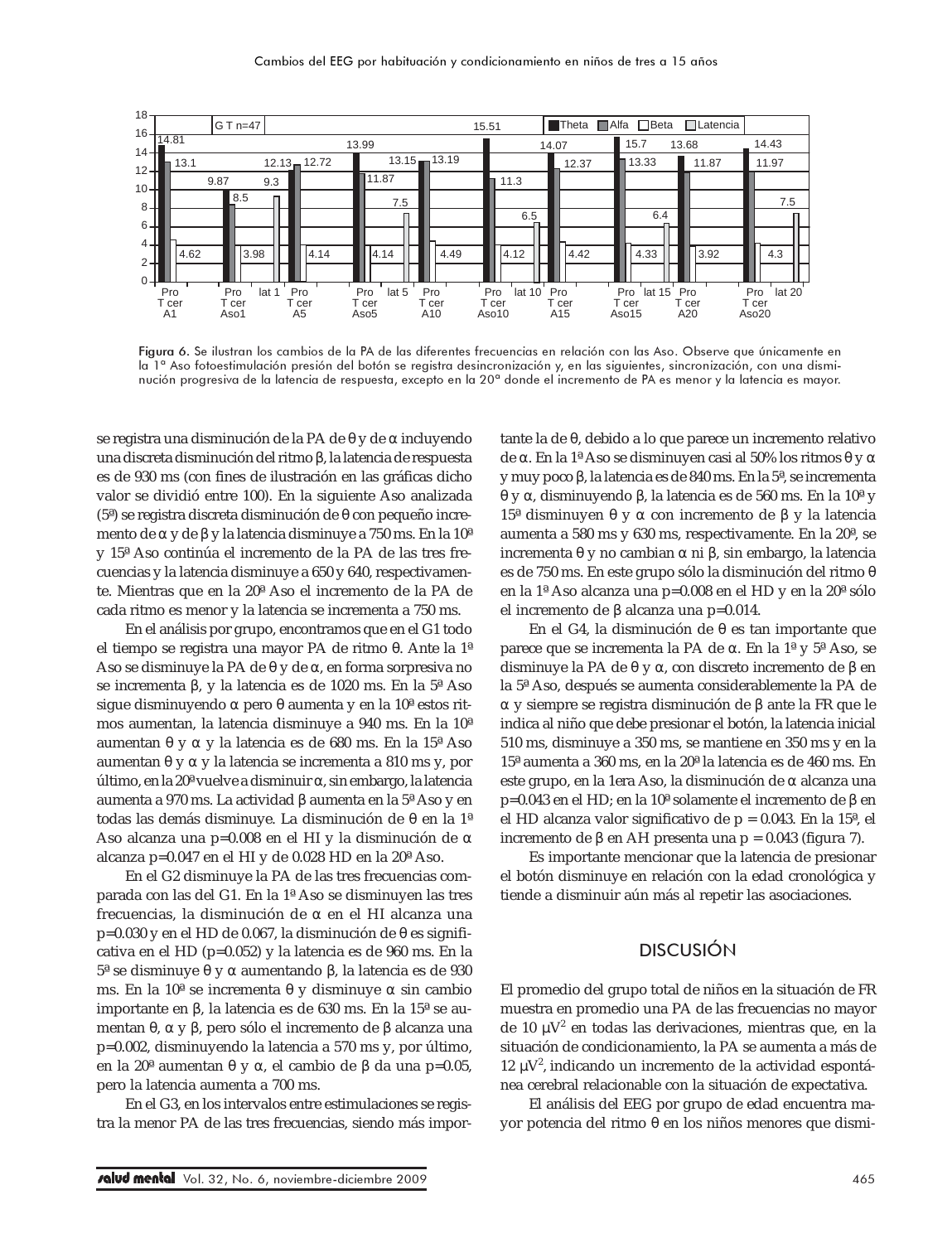

Figura 7. Incremento relativo de alfa con relación a theta y su disminución con las primeras asociaciones para casi no modificarse en la 20ª.

nuye al aumentar la edad con relativo incremento del ritmo α, alcanzando su máximo en el G4. En los cuatro grupos, por la FR, se nota una tendencia ondulante con disminución de la desincronización del EEG que representa el aprendizaje calificado de habituación, aunque no se alcanza el nivel de sincronización que indique mejor inhibición de la respuesta al evento de FR, como se describe en los adultos que se habitúan con 10 estimulaciones, $^{18}$  sugiriendo que en los niños no se ha desarrollado completamente la actividad inhibidora de control sensorial.<sup>19</sup> Otro dato importante en los niños, que se oculta al efectuar promedios, es que, en respuesta a la fotoestimulación, la PA tanto de θ como de α en el G1 se incrementa ante la 1ª FR, lo cual no se observó en los siguientes grupos. Este hallazgo proporciona soporte a lo expresado arriba de que a esta edad predominan las influencias facilitadoras y todavía no se desarrollan los procesos de inhibición. Es importante mencionar que en el G2 se nota la disminución ondulante de la habituación, que coincide con la edad de ingreso a la enseñanza primaria, donde los niños tienen que aprender a discriminar con mayor cuidado los estímulos significativos de los no significativos,<sup>20</sup> aunque esto se contradice en el G3 ya que estos deberían tener una mejor capacitación de habituarse. Los hallazgos en el G4 vuelven a apoyar la hipótesis previa, aunque por el reducido número de niños de este grupo no se alcanzan valores de significancia estadística, pero sí de importancia clínica que obliga a incrementar la muestra. Algo similar se observó en las situaciones de condicionamiento simple, lo calificamos así porque el paradigma utilizado no llena las características del condicionamiento clásico, ya que no aplicamos un estímulo incondicional. La respuesta de presionar el botón va mejorando simplemente en correlación con la edad cronológica, maduración conductual correlacionable con la disminución del ritmo θ e incremento de α. Lo sorprendente es que, de acuerdo a la hipótesis, el condicionamiento a nivel cortical se reflejaría en un incremento del ritmo β, que no registramos, lo que sí obtuvimos fue una correlación entre la disminución o aumento de ritmo θ con lo inverso del ritmo α y

una mejor respuesta motora con ciertas diferencias interhemisféricas que, por lo general, se manifiestan con mayor intensidad en el hemisferio derecho, el cual en la mayoría de la población estudiada representa el hemisferio no dominante. Las modificaciones descritas de los ritmos alfa y theta se explican como resultado de la integración funcional de los circuitos sensoriales centro-encefálicos-tálamocorteza específicos e inespecíficos relacionables con la generación del ritmo α; mientras que el ritmo theta resulta de la integración de los circuitos límbicos, principalmente del hipocampo,<sup>4,21</sup> que participa en la integración de los electromorfogramas que representan la consolidación de la memoria. Con este trabajo integramos las magnitudes de los diversos ritmos de banda ancha registrados en las diferentes edades cronológicas de los niños en una base de datos, que al incrementarla tendrá valores estadísticos que nos permitirán apoyar los diagnósticos de las alteraciones conductuales de los niños con metodologías más precisas y así poder continuar con la identificación de las modificaciones del EEG por factores familiares, sociales y de educación.22-25 Sin embargo, no pudimos establecer una relación directa y estadísticamente significativa de los cambios del EEG con la edad de los niños, probablemente debido, por un lado, a que ambos procesos, habituación y condicionamiento, son como casi todas las respuestas biológicas fenómenos ondulantes, y escogimos analizar cinco de 20 estimulaciones a intervalos de cinco en cinco y, por otro lado, al hecho de haber promediado las frecuencias analizadas de todas las regiones de cada hemisferio cerebral. Esta hipótesis la estamos evaluando en un siguiente trabajo, contando con un nuevo programa de análisis del EEG que, en forma automática, digitaliza la actividad de todos los canales y obtiene promedios de los registros durante las 20 FR y las 20 asociaciones, aplicando transformaciones que analizan las bandas de frecuencias sin asumir que son constantes en el tiempo como lo hace la TR de Fourier. Además, este programa permitirá efectuar una distribución topográfica por frecuencia en las diversas regiones cerebrales y continuar el análisis de los procesos de atención, percepción y lenguaje.<sup>26</sup>